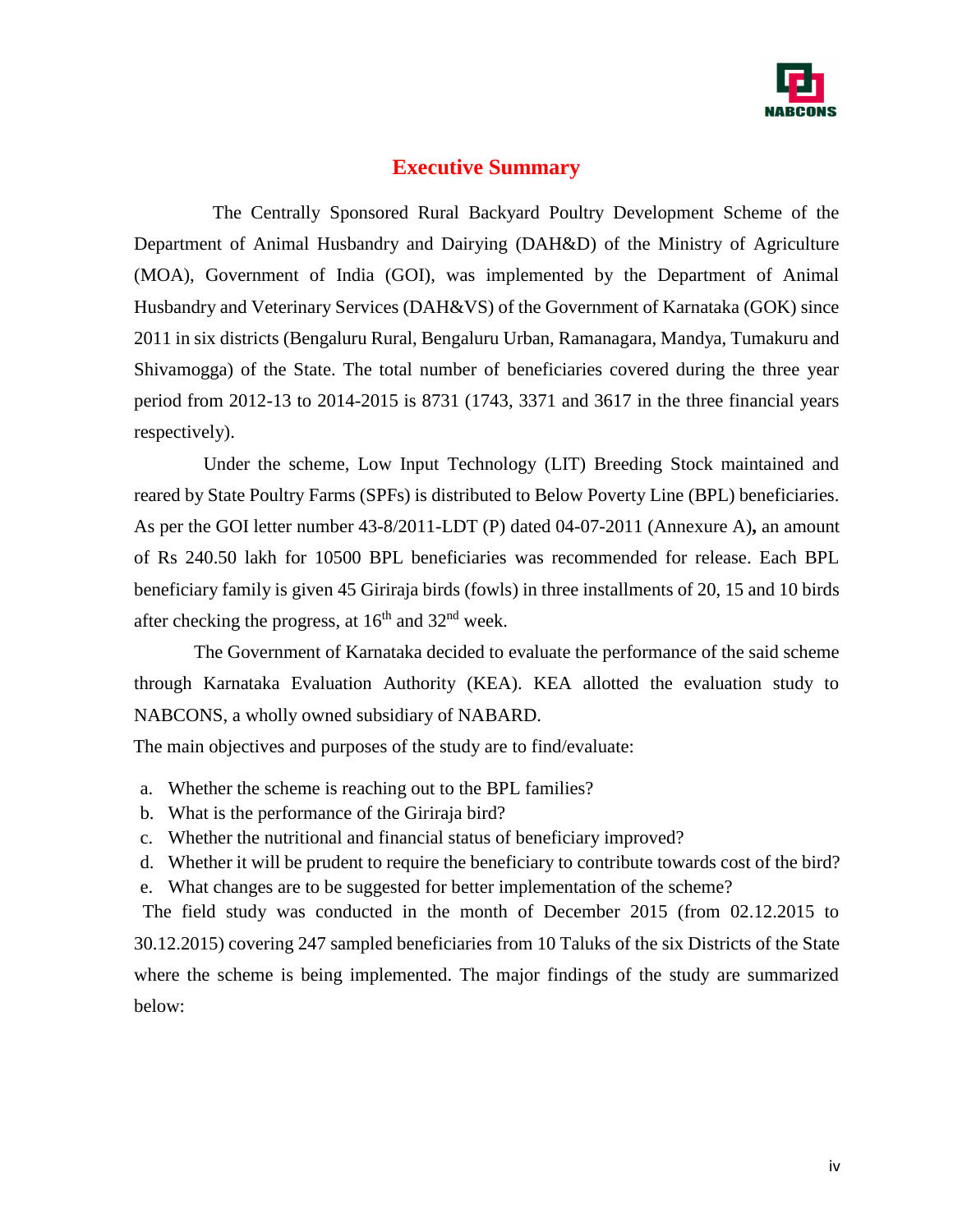

### 1. Adherence to major scheme guidelines

 There was a wide variation in scheme implementation in almost all the parameters. Scheme specific, clear cut operational guidelines were not issued by State Directorate, Bengaluru. As far as the selection of beneficiaries is concerned, three out of the 247 selected sampled beneficiaries did not belong to BPL category. The selection of the beneficiaries was not done through Gram Sabha in all Taluks as envisaged in guidelines and section 3(A) (3) (c) of the Karnataka Panchayat Raj Act 1993. The cluster areas/pockets/Taluks/districts, selected/identified for scheme implementation were from commercially/industrially developed areas contrary to one of the selection criteria. In terms of checklists enclosed to GOI letter no. 43-23/2009-LDT (P) dated 26.04.2011 cluster area/pockets to be selected should be the ones where only unorganized sector is present and no commercial, industrial or even Semi is not present. The scheme results were not encouraging in the better developed areas e.g. Bengaluru North Taluk of Bengaluru Urban district. Training was not organized for the beneficiaries as well as staff of the AH & VS Department before implementing the scheme and distribution of birds. Proper selection and training of farmers would have resulted in better impact. The birds were sourced from a public sector organization (State Poultry Farms) except in Madhugiri Taluk where, one third of the birds distributed were sourced from a private party.

## 2. Supply of inputs

 The interval between supply of batches, batch sizes and total birds supplied per family were not as per the scheme guidelines. 85% of the sampled beneficiaries did not get 45 birds as envisaged under the scheme. The other inputs namely bio shelter, feeders, waterers etc. were not supplied at all.

#### 3. Follow up by the Department on health and life of birds

 Although the department officials claimed that regular follow-up of the scheme was done, its impact of follow up was not visible. Beneficiaries maintained no follow up was done by the department.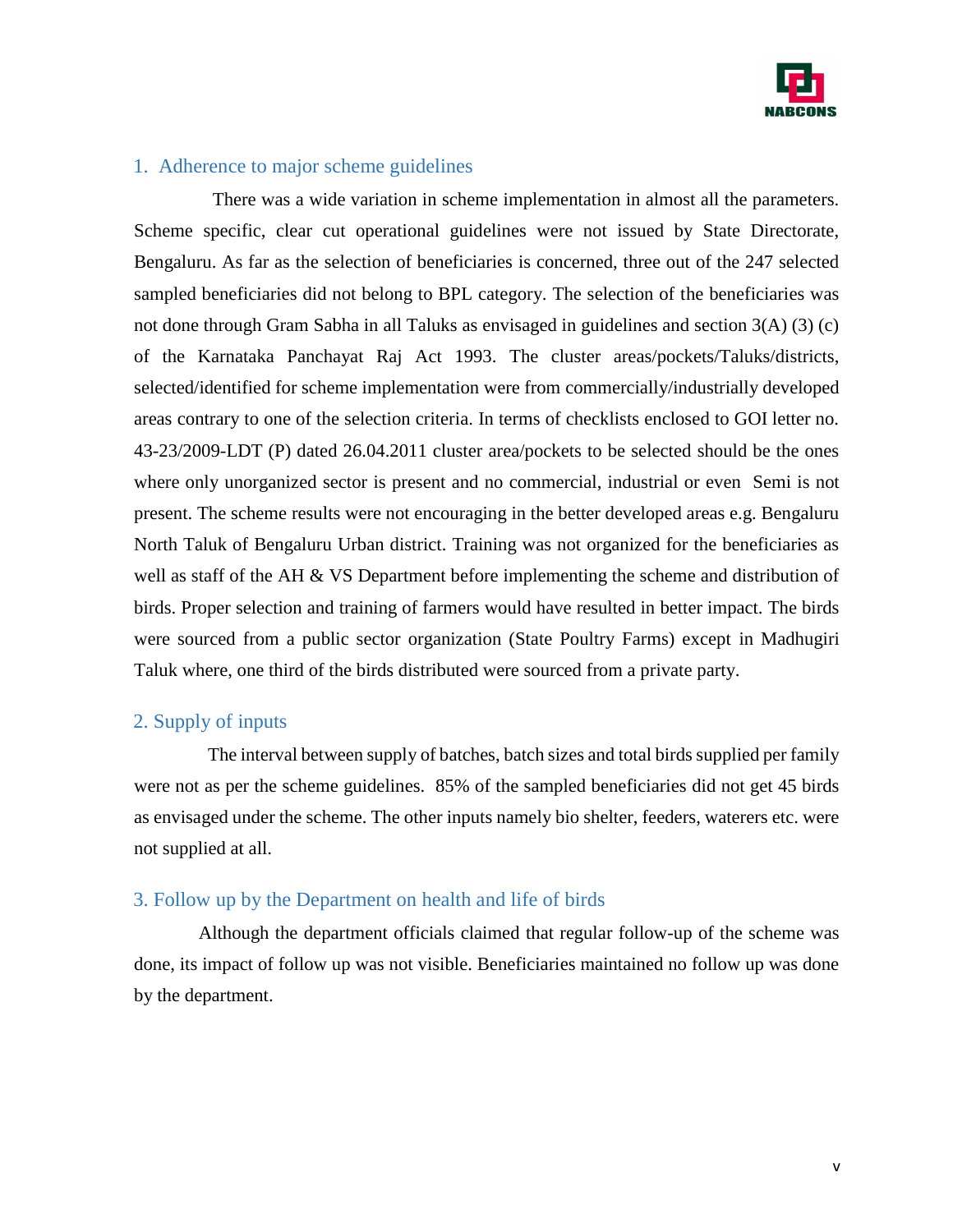

# 4. Production performance

 The Giriraja bird didn't perform up to the standards claimed/publicized. The average body weight of adult males and females (24 weeks) was 3.53 Kg. and 3.16 Kg., respectively and the average egg production per Giriraja hen was 104 eggs/year. These were lesser than the figures published by UAS Hebbal, regarding weight of adult male, adult female and annual egg production being 4.5 Kg, 3.5 Kg and 140 eggs, respectively. The average body weights of males and females, as also egg production differed significantly at 1% level of significance. The average egg weight was 64 gm as against 65 gm claimed in UAS leaflet. This difference was also significant at 1% level of significance.

# 5. Mortality

 The major causes of bird mortality were predation (23%) and diseases, including stress (27% of all mortality). In stray cases (Maddur Taluk) there was high mortality due to overcrowding while transporting the birds from Taluk Headquarters to the beneficiary's villages.

## 6. Scheme Benefits

 The nutritional and financial status of the family is believed to have improved result of scheme. But it was not possible to measure and report the extent to which this happened in the evaluation. The income from meat (including spent hens) was higher than from eggs.

# 7. Radiatory/Demonstration effect

 The scheme didn't motivate other people in the beneficiaries' neighborhood to take up the backyard poultry farming with improved fowl (Giriraja).

## 8. Self-sustainability of the enterprise

 All the beneficiaries expressed their willingness to continue with the Giriraja birds, provided the birds and other support services are made available.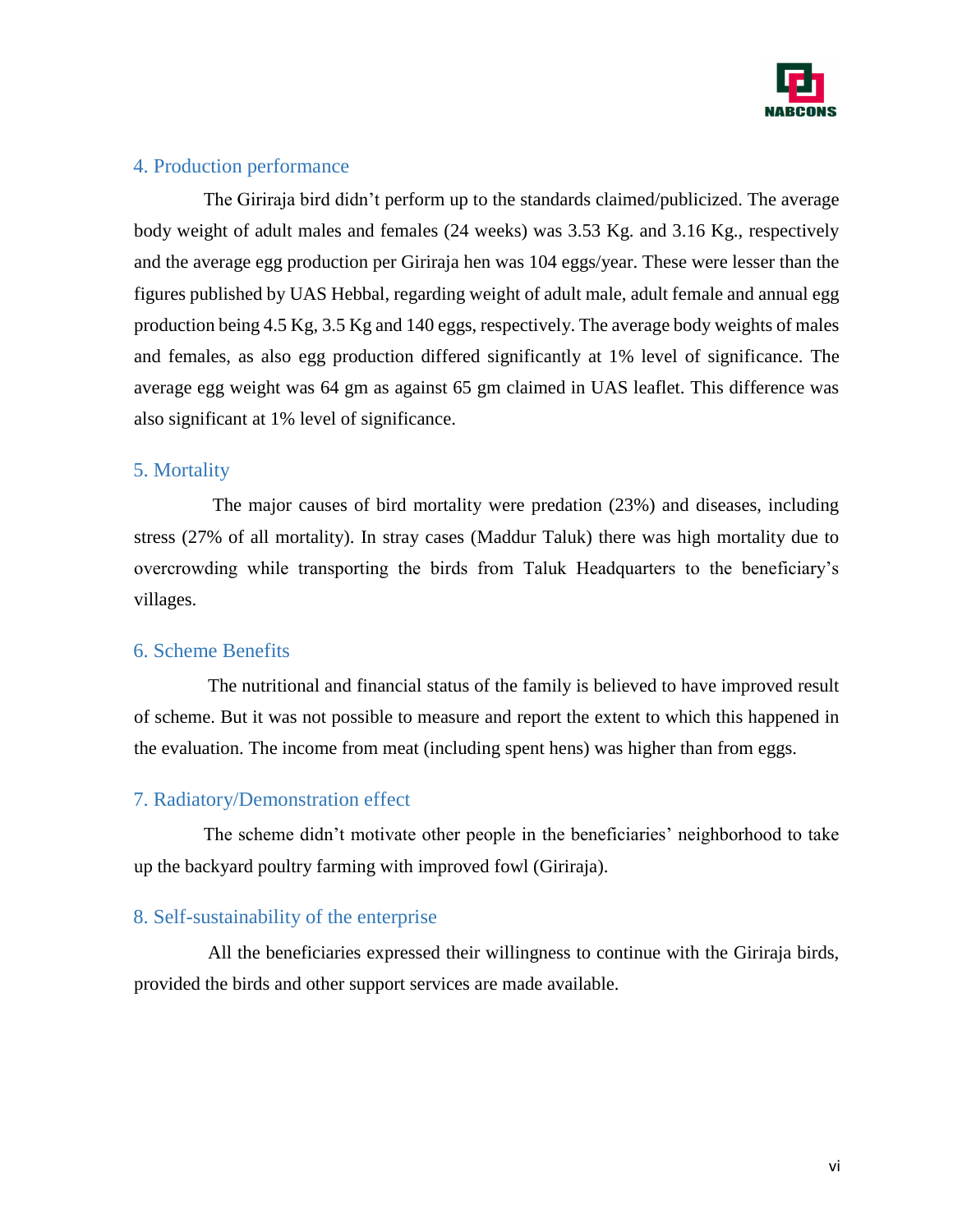

# 9. Utilization of progeny of birds

 Giriraja is a synthetic strain of poultry and cannot breed true in farmers' fields. The hens are poor sitters. Hence, ideally, it is alright, if the farmers have to depend on breeders/intermediaries for replacement/parent stock/fertile hatching eggs.

## 10. The good and bad qualities of Giriraja

 The good qualities indicated by the beneficiaries include, inter alia, better/faster growth, higher body weight gain, bigger sized eggs, premium price for both meat and eggs, higher production of both meat and eggs, better taste of meat, early maturity, and persistency in laying.

 The beneficiaries also indicated that the Giriraja birds are sluggish/ lazy, have strong smell and always required attention. Beneficiaries also opined that Giriraja birds are prone to predators due to lack of self-protection ability. It was felt by the beneficiaries that Giriraja birds have low resistance power against diseases.

## 11. Performance of the scheme since inception

 During the three year implementation period, 1.79 lakh birds were distributed in six districts of the State. Out of these districts, data on target was not available for two districts viz. Bengaluru Rural and Bengaluru Urban. In the remaining four districts the overall achievement was 55% with reference to number of families covered, and 35% with reference to number of birds distributed. The aggregate target for supply of birds in these four districts was 2, 90,475 birds (6455 families @ 45 birds per family). Against this 1, 00,655 birds were supplied. Out of the 247 families only 36 families (around 15%) received a total of 45 birds i.e. full quota envisaged under the scheme.

#### 12. Improvement in scheme implementation

 There is a lot of scope for improving the scheme implementation for its success. The major areas could be proper selection of beneficiaries and scheme area, capacity building of